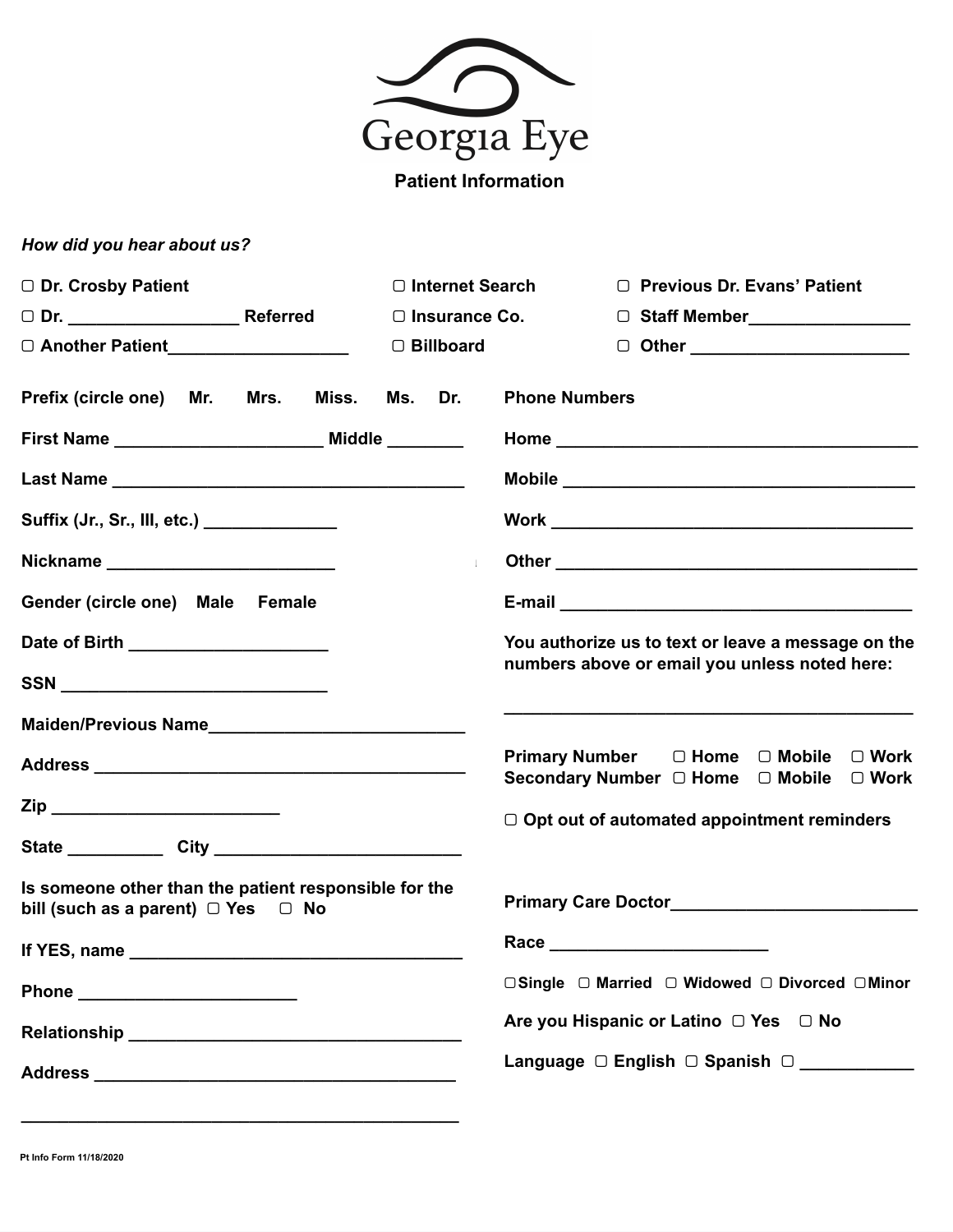#### **Is the PATIENT?**

|                                                   |  |  | $\Box$ Employed $\Box$ Full time student $\Box$ Homemaker $\Box$ Part time student $\Box$ Retired |  | $\Box$ Unemployed |
|---------------------------------------------------|--|--|---------------------------------------------------------------------------------------------------|--|-------------------|
|                                                   |  |  | Occupation ___________________________________                                                    |  |                   |
|                                                   |  |  |                                                                                                   |  |                   |
| Please provide your insurance cards at check in.  |  |  |                                                                                                   |  |                   |
|                                                   |  |  |                                                                                                   |  |                   |
|                                                   |  |  |                                                                                                   |  |                   |
|                                                   |  |  |                                                                                                   |  |                   |
| Were you injured on the job? $\Box$ Yes $\Box$ No |  |  |                                                                                                   |  |                   |

**Did you report the injury to your employer?** ▢ **Yes** ▢ **No** 

#### **Authorization and Assignment:**

**I authorize Georgia Eye, LLC to release medical records to any insurance company with whom I have medical or vision benefits, or to my employer, for the purpose of filing medical claims. I also authorize any physician, hospital, or clinic to provide medical information required in the course of my examination or treatment. I give consent for Georgia Eye, LLC physicians to obtain prescription history from external sources.** 

**I consent to medical treatment for myself or for the patient for whom I am the parent or legally authorized representative.** 

**Insurance is filed as a courtesy. It is the patient/guardian responsibility to ensure all bills are paid. All co-pays, deductibles, and co-insurance are due at the time of services. Surgical estimates are due a week prior to surgery.** 

**Assignment of Benefits Payment: I authorize my health insurance benefit plan to pay directly to Georgia Eye.** 

**I understand that I am financially responsible for any non-covered charges. If I am a self-pay patient, I understand that I am responsible for all charges in full at the time of service. I have read and understood the Financial Policy terms and conditions effective 1/2/2020.** 

**I acknowledge I have received the Notice of Privacy Practices and Notice of Individual Rights. Georgia Eye may release information to the following people (the first person should also be your emergency contact):** 

| <b>Name</b>                          | Relationship | <b>Phone Number</b> |
|--------------------------------------|--------------|---------------------|
|                                      |              |                     |
|                                      |              |                     |
| <b>Patient or Guardian Signature</b> |              | <b>Date</b>         |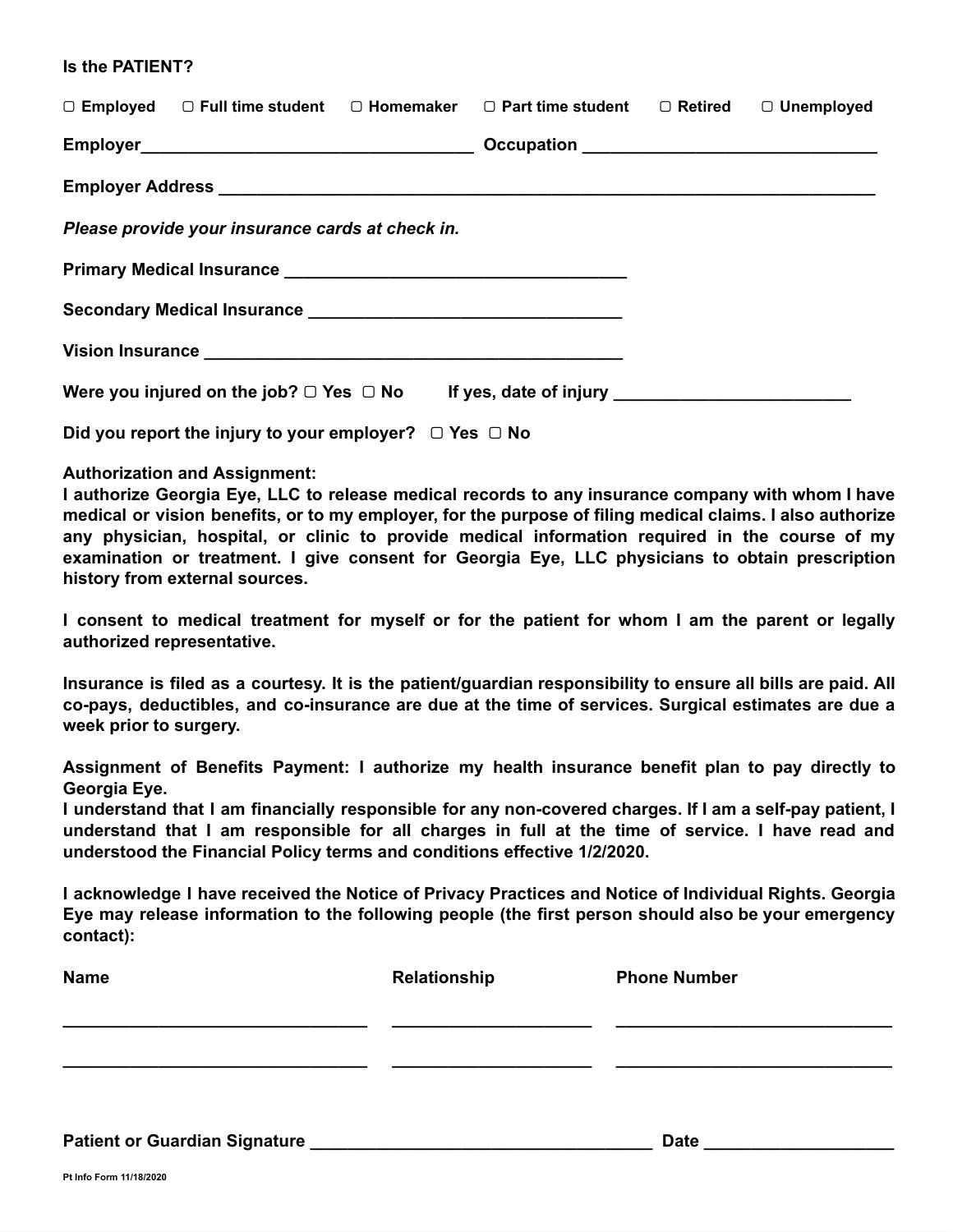# **MEDICAL HISTORY**

| <b>Name</b> | $R^*$<br>M<br>$\overline{\phantom{0}}$<br>. . |
|-------------|-----------------------------------------------|
|             |                                               |

| Please circle or fill in answers                                                                                                                                                                 |      |                                                                                          |                                                                                                             |  |
|--------------------------------------------------------------------------------------------------------------------------------------------------------------------------------------------------|------|------------------------------------------------------------------------------------------|-------------------------------------------------------------------------------------------------------------|--|
| What is the REASON for your visit today?                                                                                                                                                         |      |                                                                                          |                                                                                                             |  |
| Do you wear?                                                                                                                                                                                     |      | contact lenses<br>neither<br>glasses                                                     |                                                                                                             |  |
| Do you have PROBLEMS READING?                                                                                                                                                                    |      | Yes                                                                                      | No                                                                                                          |  |
| Do you CURRENTLY have any EYE SYMPTOMS?                                                                                                                                                          | none | Eye Pain<br><b>Blurred Vision</b><br><b>Eyelid Crusting</b><br>Flashes of Light<br>Halos | <b>Floaters</b><br><b>Discharge</b><br><b>Light Sensitivity</b><br>Double Vision<br><b>Decreased Vision</b> |  |
| List any EYE PROBLEMS current or past                                                                                                                                                            | none |                                                                                          |                                                                                                             |  |
| List any EYE DROPS you currently take                                                                                                                                                            | none |                                                                                          |                                                                                                             |  |
| List any MEDICAL CONDITION you CURRENTLY<br>have, such as high blood pressure, high cholesterol,<br>diabetes, heart disease, cancer, auto-immune disease,<br>immune deficiency, organ transplant | none |                                                                                          |                                                                                                             |  |
| List any MEDICAL CONDITIONS you had in the PAST<br>such as the examples in the box above                                                                                                         | none |                                                                                          |                                                                                                             |  |
| List any EYE DISEASES you have ever had such as<br>glaucoma, cataract, wandering or "lazy" eye, retinal<br>detachment, etc.                                                                      | none |                                                                                          |                                                                                                             |  |
| List any EYE INJURY                                                                                                                                                                              | none |                                                                                          |                                                                                                             |  |
| List any EYE SURGERY including type, which eye and<br>approximate dates                                                                                                                          | none |                                                                                          |                                                                                                             |  |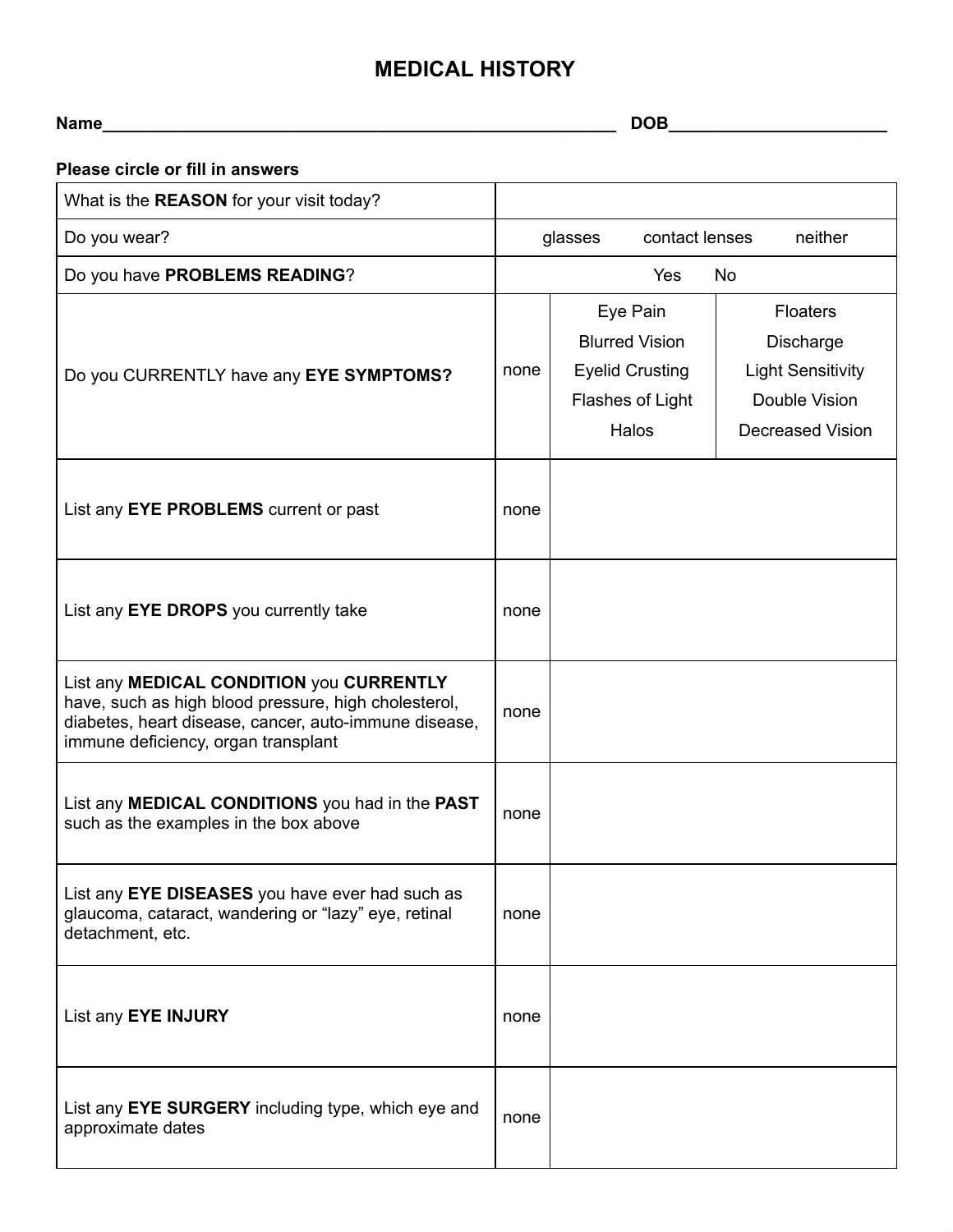| List any PRIOR SURGERY other than eye surgery                                                                               | none |           |
|-----------------------------------------------------------------------------------------------------------------------------|------|-----------|
| List any HOSPITALIZATION including date & reason                                                                            | none |           |
| List any MEDICINES you currently take                                                                                       | none |           |
| What's the name & location of your PHARMACY?                                                                                |      |           |
| List any drug or food ALLERGIES                                                                                             | none |           |
| List any EYE DISEASES THAT RUN IN YOUR<br>FAMILY, such as glaucoma, macular degeneration,<br>cataract, diabetic retinopathy | none |           |
| List any HEALTH PROBLEMS THAT RUN IN YOUR<br><b>FAMILY</b> such as diabetes, cancer, auto immune<br>deficiency              | none |           |
| Do you drink alcohol? If YES, how much?                                                                                     | none |           |
| Have you ever smoked? If YES, how much?                                                                                     | none |           |
| Have you ever used recreational drugs? If YES, type<br>and when?                                                            | none |           |
| If employed, how many hours a week do you work?                                                                             | N/A  |           |
| Are you interested in finding out about refractive<br>surgery (LASIK)?                                                      |      | Yes<br>No |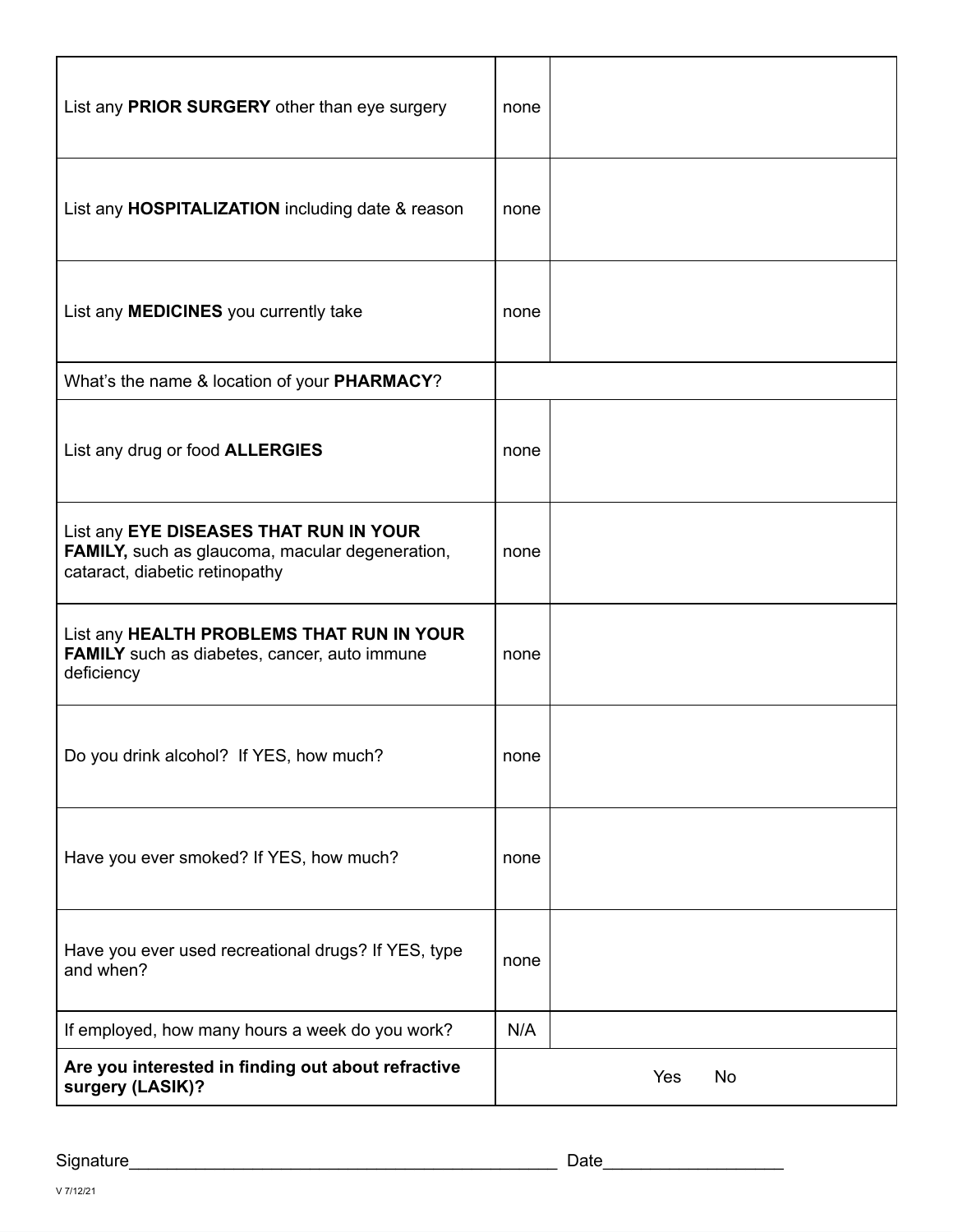

# **Financial Policy**

Thank you for choosing Georgia Eye, LLC to serve your eye care needs. We are dedicated to building a successful physician-patient relationship with you. Your clear understanding of our Patient Financial Policy is vital to our professional relationship. Your payment for services is a part of that relationship. Please ask if you have any questions about our fees, our policies, and your responsibilities. It is your responsibility to notify our office of any patient information changes (i.e. address, name, insurance information, etc.).

We participate with many insurance plans. It is your responsibility to check with your insurance company to be sure we participate with your plan and for details about your benefits.

#### **Insurance Claims**

Please bring your insurance cards to every visit. In order to accurately bill your insurance company we require that you provide accurate and current insurance information including primary and secondary insurance. Failure to provide complete insurance information may result in patient responsibility for the entire bill. Although we may estimate what your insurance company possibly will pay, it is the insurance company that makes the final determination of your eligibility and benefits. If your insurance company is not contracted with us, you agree to pay any portion of the charges not covered by insurance, including but not limited to those charges above the usual and customary allowance. If we do not participate with your plan, you will be responsible for your responsibility under out of network benefits which may be full payment.

#### **Vision Plans**

We participate with some Vision Plans. Please check with your plan to see if we are members of your Vision Plan. If we do not participate, services are payable at the time of service.

### **Co-payments, Deductibles and Co-Insurance**

Patients are expected to pay AT TIME OF SERVICE all amounts known not to be covered by their insurance company. These amounts include co-payments, co-insurance and/or deductibles. Payments may be made by cash, check, and/or credit card. Surgical estimates are due one week prior to surgery.

#### **Self Pay Discounts**

Self-pay discounts are for patients without insurance coverage, patients covered by insurance plans in which the office does not participate, or patients without any insurance card on file with us. It is always the patient's responsibility to know if our office is participating with their plan. If you come for an office visit and we do not participate with your insurance company, we assume you decided to see us as an out-of-network provider. The discount is offered as a courtesy because we do not have to send statements or track payments since payment in full is expected at the time of service. The discount applies only to physician services and does not apply to any products we sell, including but not limited to eyeglasses and contact lenses.